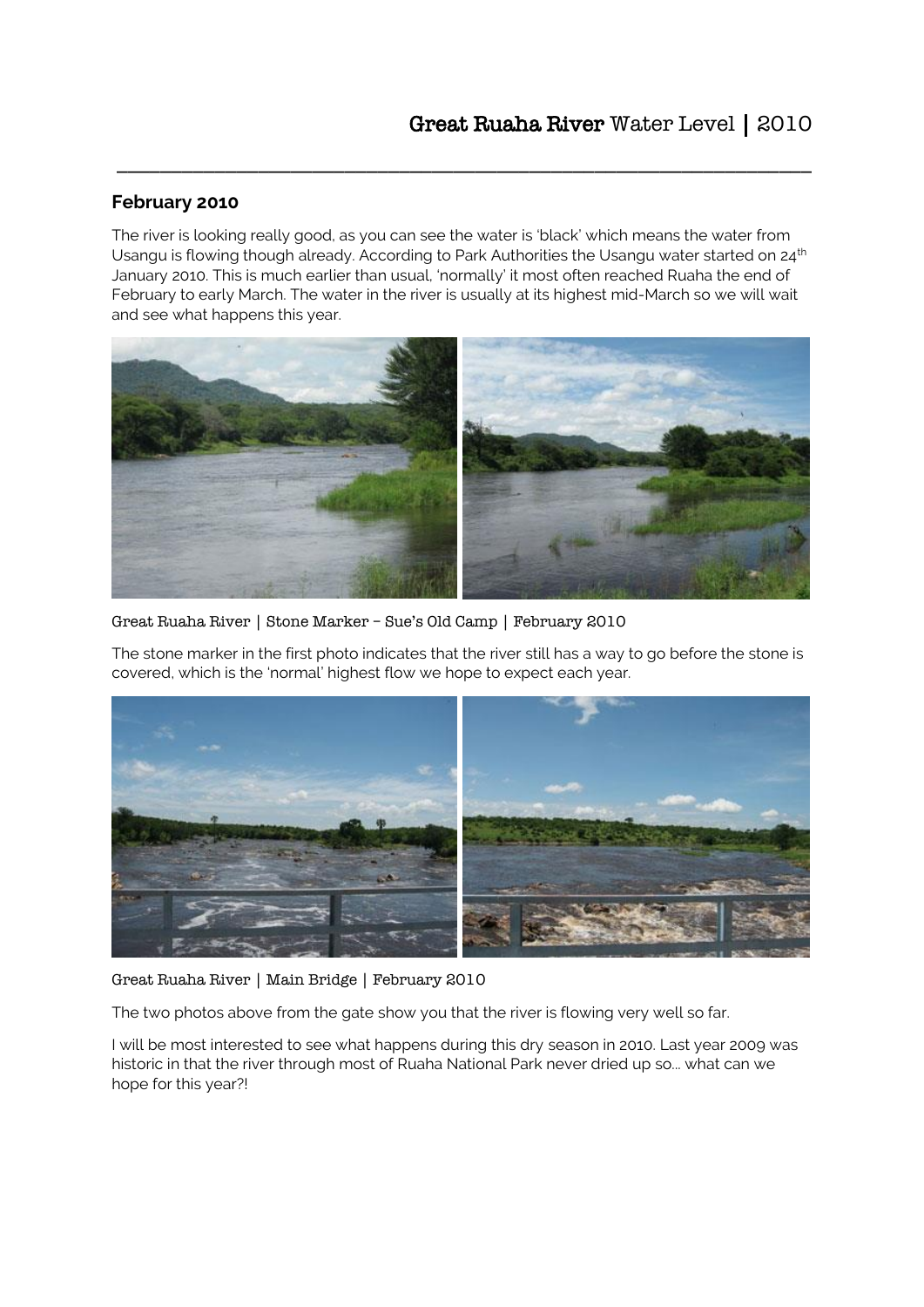# **31st July 2010**

The Great Ruaha River for  $31^{st}$  July 2010 is continuing to flow fairly well, although it is dropping fast.

In the pictures below, the first two depicts the river from my old camp on  $30<sup>th</sup>$  July 2010 and then below is the same place on 5<sup>th</sup> August last year, 2009. This is only 5 days later than those taken this year but you can clearly see that the river was substantially higher this time last year than it is now. If you compare the small rock in the water in front of the stone marker you will see that in the August 2009 photo it is barely visible.



Great Ruaha River | Stone Marker – Sue's Old Camp | 30th July 2010



Great Ruaha River | Stone Marker – Sue's Old Camp | 5th August 2009

The final photo was taken on  $31<sup>st</sup>$  July 2010 and depicts the width of the flow past Msembe Bandas at HQ. It is pretty shallow here; 30 cm deep for much of the width, though the main flow channel is more than 60cm deep.

It can be seen from these photos that the river was flowing better this time last year. In fact I have just been examining the photos taken on 28<sup>th</sup> June this year and they are not dissimilar from those taken in August last year, so I would say the river is approximately one month drier this year, so we will have to see if the flow continues throughout the dry season as it did last year. At this present time it seems unlikely.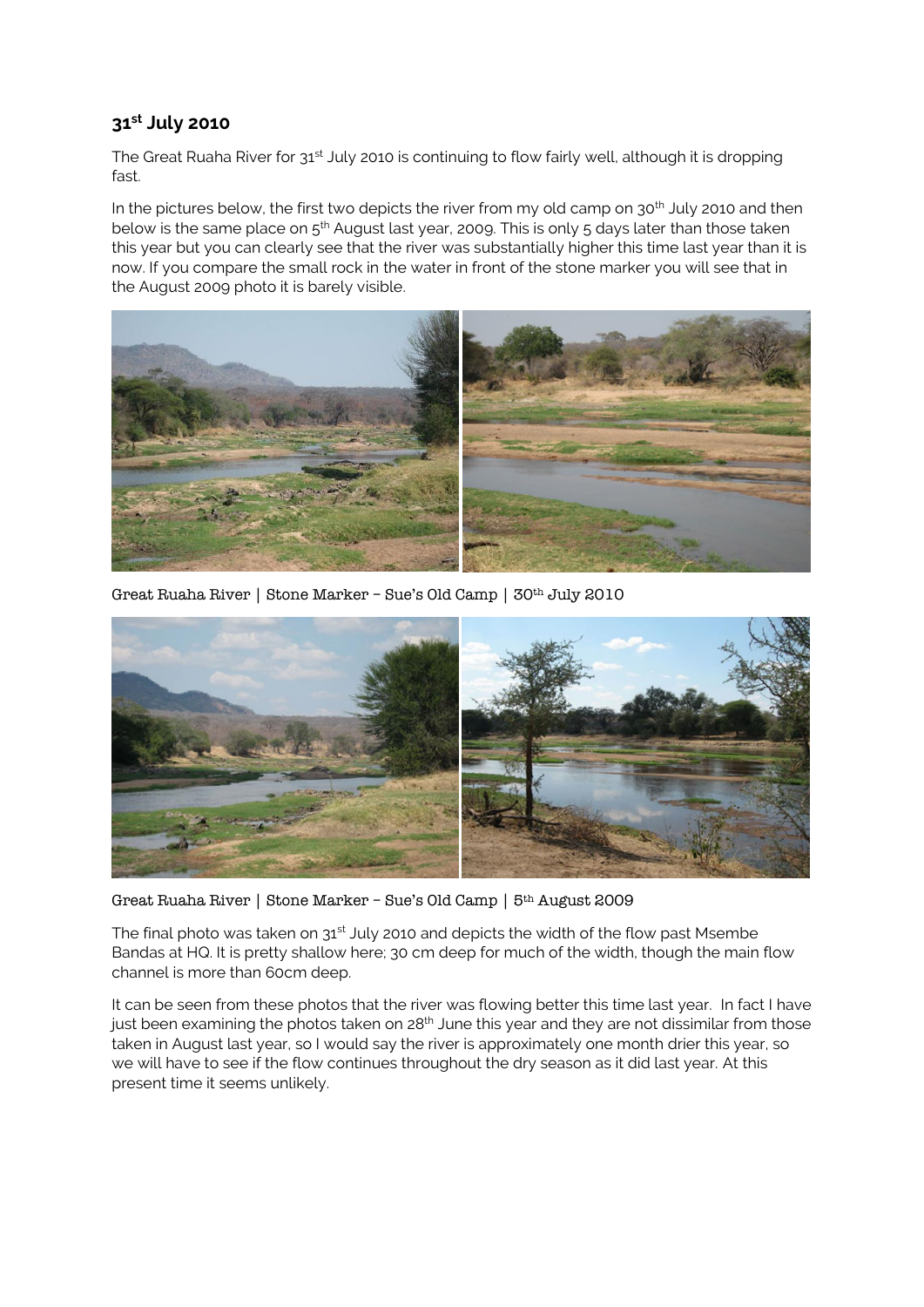

Great Ruaha River | Msembe HQ | 31st July 2010

Kind regards,

Sue

### **2 nd September 2010**

The general flow of the Great Ruaha River through the western portion of the park (from Jongomero to the bridge – old gate) is not too bad.

Last year it was quite a bit stronger; however, going by the past history of flow for this time of year it is about average to just above average.



Great Ruaha River | Main Bridge | 2nd September 2010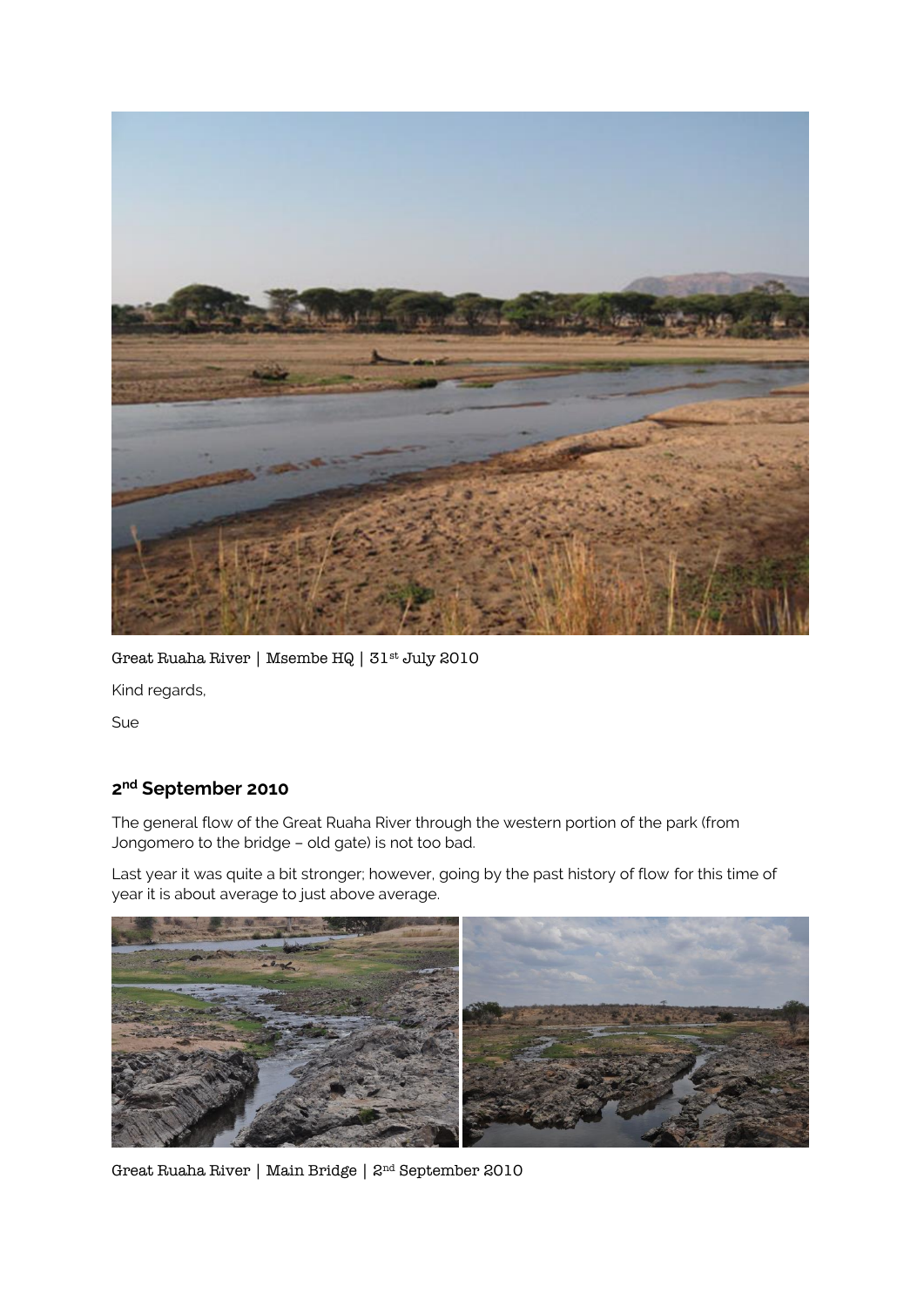The photos above were taken from the main bridge (old gate) on 2<sup>nd</sup> September 2010. The actual flow is now reduced to the single channel depicted, however it is still strong and relatively deep.

Kind regards,

Sue

# **October 2010**

The picture below depicts the river at my old camp which was just flowing on  $1<sup>st</sup>$  October with a trickle of about 16cm deep and 80cm wide.



Great Ruaha River | Stone Marker – Sue's Old Camp | 1st October 2010

The river was just flowing at the bridge on 1<sup>st</sup> October (if you look at the photo below you will see this). There were two tiny trickles which joined the deeper channel. The flow was miniscule. But by 3<sup>rd</sup> October it had stopped at the bridge.

It is still just flowing at my old camp in the Jongomero area, but this will last only a few more days.

The marabou storks are feasting on the dying fish that are now floating in many of the pools along the river, making the water very unpalatable for the animals and aquatic life.

If you look back through my observations you will see that  $1<sup>st</sup>$  October is the 'traditional' date for the drying of the GRR. This is due to the fact that the rice growers up stream are beginning to flood their paddies, readying them for the rice seedlings. It has long been my question as to why rice growers cannot defer their starting date to 1<sup>st</sup> December when the rain is more imminent.

Last year we had a major breakthrough in that the river flowed all year without stopping; it was an historic occasion. I have heard some say this is due to good rainfall; however, one needs only to look through rainfall records to see that this is not so. I also heard a rumour that 2009 was not the only year that the river continued to flow, but this is 100% incorrect. I lived about 1 meter away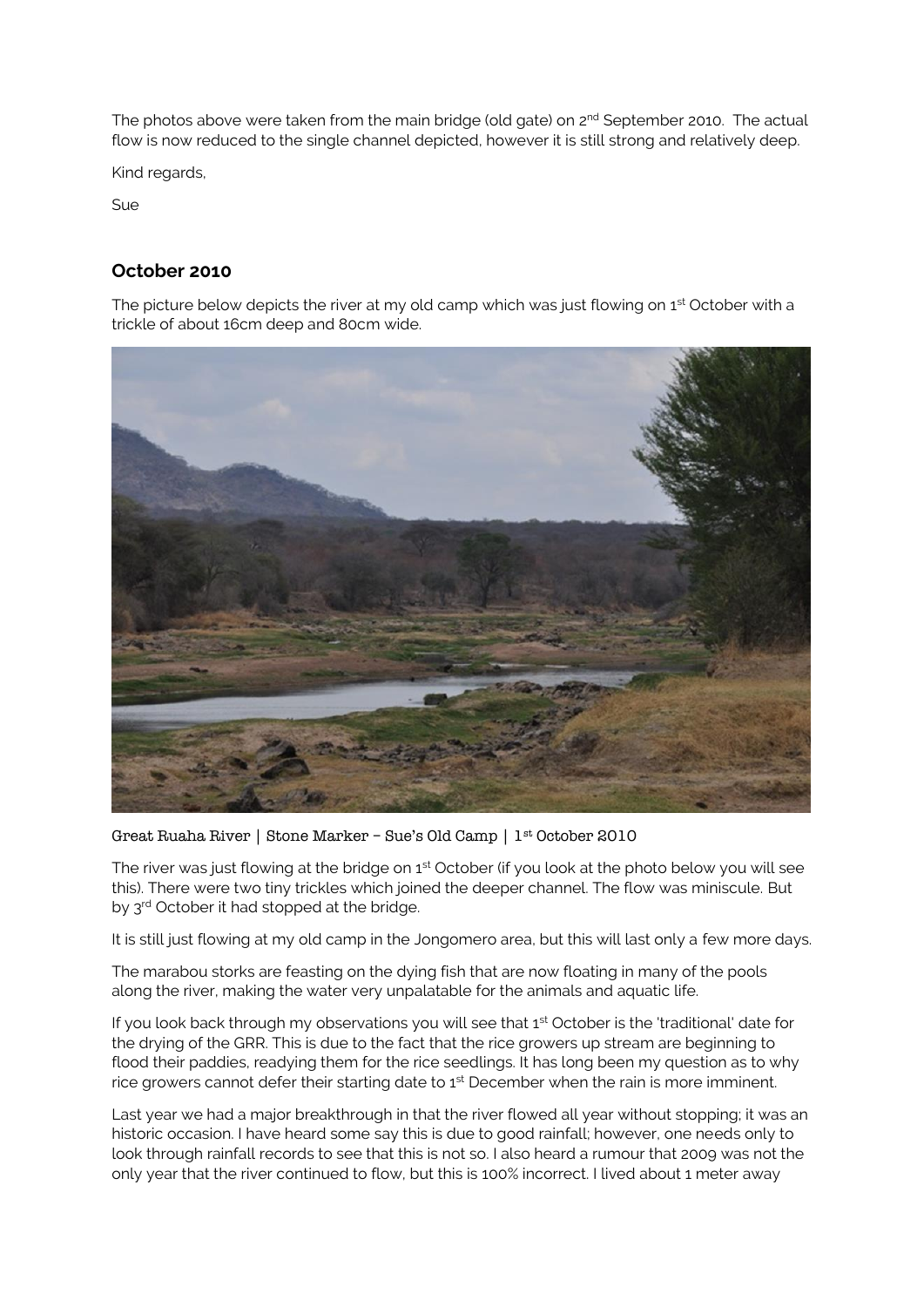from the GRR from 1994 till 2006 and during that time (and until 2009), the river dried up every single year. The reason last year was so successful in terms of flow, was because sincere efforts were made to ensure correct usage of water in the irrigated areas up stream of Ruaha National Park were enforced.



Great Ruaha River | Main Bridge | 2nd October 2010

We now know, that through proper management we can enjoy year round flow of the GRR through Ruaha NP. It is important to note that this is at no detriment to the farmers up stream.

By sound management policies it is possible to keep all stakeholders happy.

Let us continue to strive for this.

Sue Stolberger

#### **November 2010**

The Great Ruaha River is a disaster! What has happened to all that progress we made last year?

The state of the GRR is shocking. It is the driest it has been since we had a drought in 2004/05. The river looked like this in January 2005 after the rains failed in December 2004.

Why is it looking like this at the end of November? It can only mean that the off take up stream has increased, and that little or no management of quotas have been observed. This is extremely disappointing. Please can we all work together to improve this alarming state of affairs. It is so easy to make things work for the benefit of the whole if we all pull our weight.